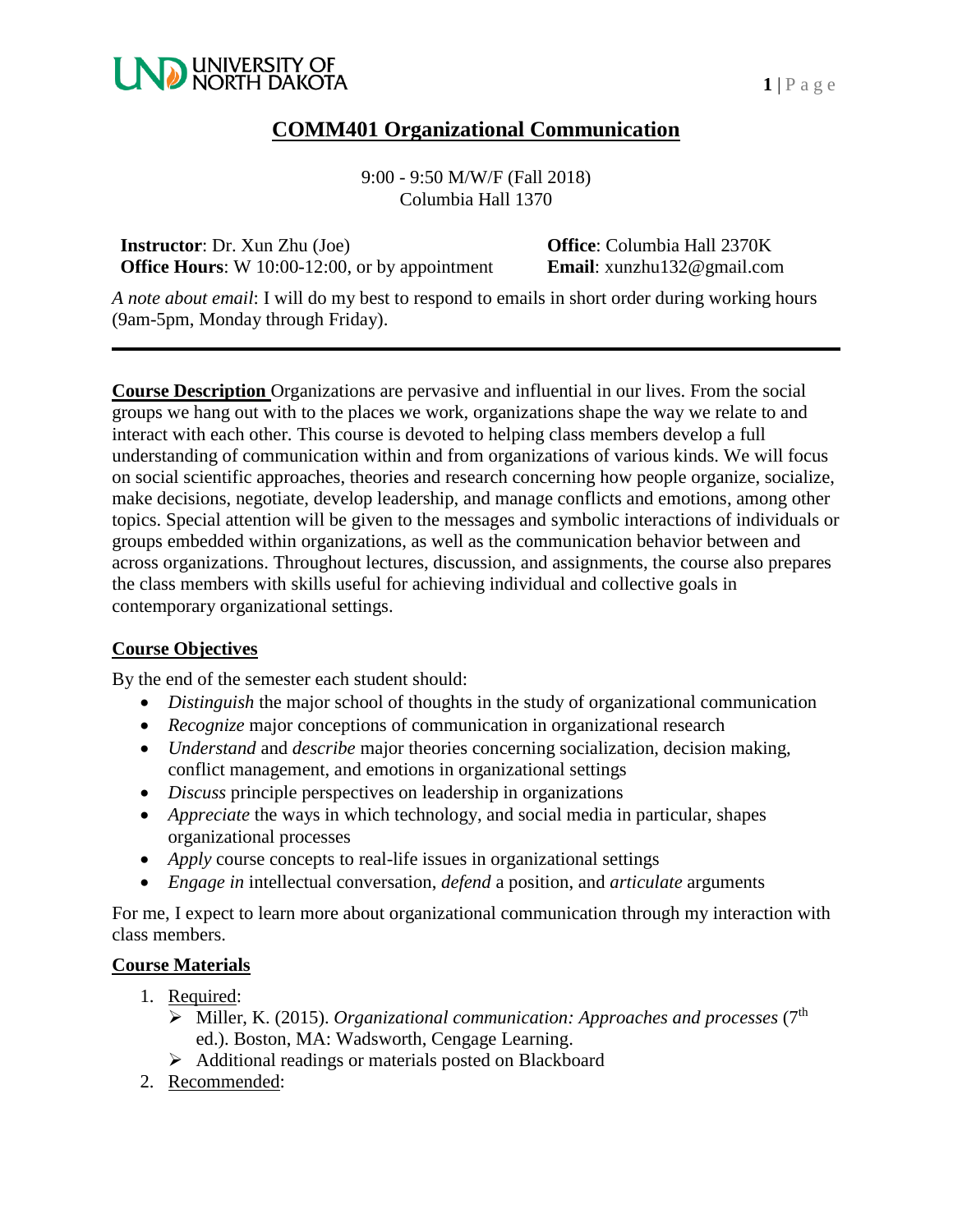

- ➢ Keyton, J. & Shockley-Zalabak, P. (2010). *Case studies for organizational communication: Understanding communication processes.* New York, Oxford University Press.
- ➢ American Psychological Association. (2009*). Publication manual of the American Psychological Association* (6<sup>th</sup> ed.). Washington, DC: American Psychological Association.
- ➢ Lave, C.A. & March, J.G. (1975). *An introduction to models in the social sciences.*  New York, NY: Harper & Row.

#### **Course Assessment**

| <b>Grade Composition</b> |                              |               |               |  |  |  |
|--------------------------|------------------------------|---------------|---------------|--|--|--|
| <b>Assignments</b>       | <b>Opportunities</b>         | <b>Points</b> | $\frac{6}{9}$ |  |  |  |
| In-class participation   | each class (5 pts each)      | 125           | 12.5%         |  |  |  |
| Digital participation    | each week (5 pts per week)   | 75            | 7.5%          |  |  |  |
| Written assignments      | 4 assignments (100 pts each) | 400           | 40%           |  |  |  |
| Assignment presentation  | 4 assignments (25 pts each)  | 100           | 10%           |  |  |  |
| Exams                    | 2 exams (150 pts each)       | 300           | 30%           |  |  |  |
| TOTAL                    |                              | 1000          | 100%          |  |  |  |

Final grades will be computed based on the following point totals:

 $A = 900 - 1000$  pts  $B = 800 - 899$  pts  $C = 700 - 799$  pts  $D = 600 - 699$  pts  $F = 599$  pts or below

*Note:* I do not round grades up on either individual assignments or final grades. This decision is precisely due to the difficulties of drawing a line (e.g., Why is it legitimate to round up 89.9% to 90% but not bump 89.8% to 90%?).

**Course Assignments** The following description presents a belief introduction to participation, assignments, presentations, and exams required for this course. The specific description for each of them will be detailed in class.

**In-class participation***.* Participation is essential to complete the course objectives. This class will be conducted from a lecture/discussion format. I do not see class as a simple repetition of what has been presented in your reading materials. Rather, I see class as an opportunity to collectively develop a deeper understanding of theories on organizational communication and their relevance to real-life issues. To make productive use of this time, you are expected to read *all the work required* before each class, and join the class to offer your thought and ideas. You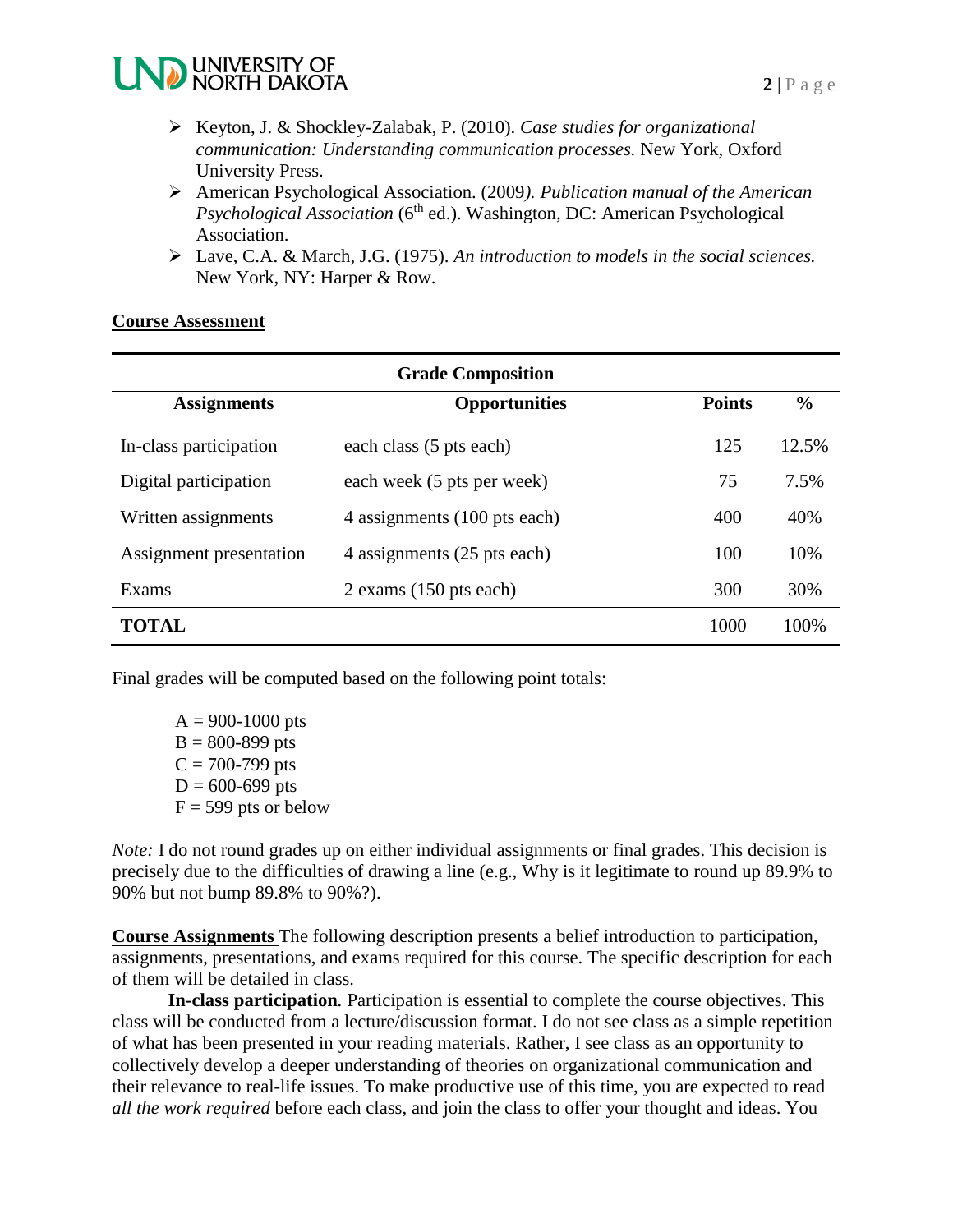# **LND UNIVERSITY OF**

may earn up to 5 points per class through your *reading-based*, *enthusiastic*, and *thoughtful* contribution to discussion. It is important to note that being present (and awake) is not enough to earn participation points.

**Digital participation.** You will participate digitally throughout the semester. Each week you will need to post at least one article link that is relevant to the concepts covered in the readings of that week. In addition, you will need to read at least one article posted by other class members, and write a brief paragraph of your thoughts, reflections, or critique. You are expected to post the article link on Blackboard no later than 5 pm each Friday, and you need to post your comments on the article of your choice no later than 9am the following Monday. Late posts of either article or comments will result in a loss of digital participation points of the week.

**Written and presented assignments.** Throughout the semester, you will complete four assignments that are designed to help you apply the theories and research covered in class to real-world problems. The specific requirements for each assignment will be provided in separate handouts later. But in general, you are expected to submit a brief report that accurately describes one or two theories, articulates your analysis, and offers theory-guided critique and recommendations. You will also present your ideas in class before submitting your written report. The first and second assignments will be individual-based, while you will need to collaborate with another class member on the third and fourth assignments.

**Non-cumulative exams.** Two exam will cover materials in the assigned readings, class lectures, discussions, activities, and peer presentations. Before each exam, there will be a review session where I will help you familiarize the types of questions to be asked in the exam.

#### **Course Policies**

**Attendance.** Attendance is important! I have observed that students who perform competently always have good attendance records. Therefore, I encourage you, in your own best interest, to not miss class. Each absence will result in a 5-point loss in your participation grade. Excused absences may be granted under unavoidable or legitimate circumstances, which must be properly documented. If a course section conflicts with a religious observance, please notify me of your schedule during the first two weeks of the semester. I may allow for makeup exams if you have a legitimate and verifiable excuse at my discretion (e.g., a family or medical emergency with proper documents, and a university-sanctioned event), AND if you contact me for approval *prior to* the exam.

**Scholarly integrity.** All students are subject to the University of North Dakota Code of Student Life, including, but not limited to, issues of academic dishonesty. For more information, see<https://www1.und.edu/code-of-student-life/appendix-b.cfm#2>

**Deadlines.** All assignments are due *before class begins* on the date they are assigned. Assignments will NOT be accepted via email. Late assignments will receive a zero.

**Office hours.** I encourage you to take full advantage of office hours. You are welcome to make appointment for another time if you cannot make the listed hours. *You do not need a crisis to use office hours.* Instead, you can use them to ask questions about course materials specifically, or social influence and communication in general, to get additional reading materials, and to ask for clarification on the assignments.

**Tardiness**. Being class on time is required. By being punctual, you show respect to your peers and the instructor. Lateness will result in a loss of 50% of in-class participation points of the class meeting. Students arriving more than ten minutes late are counted absent. I understand that in the case of emergency, being late is uncontrollable or unavoidable. However, examples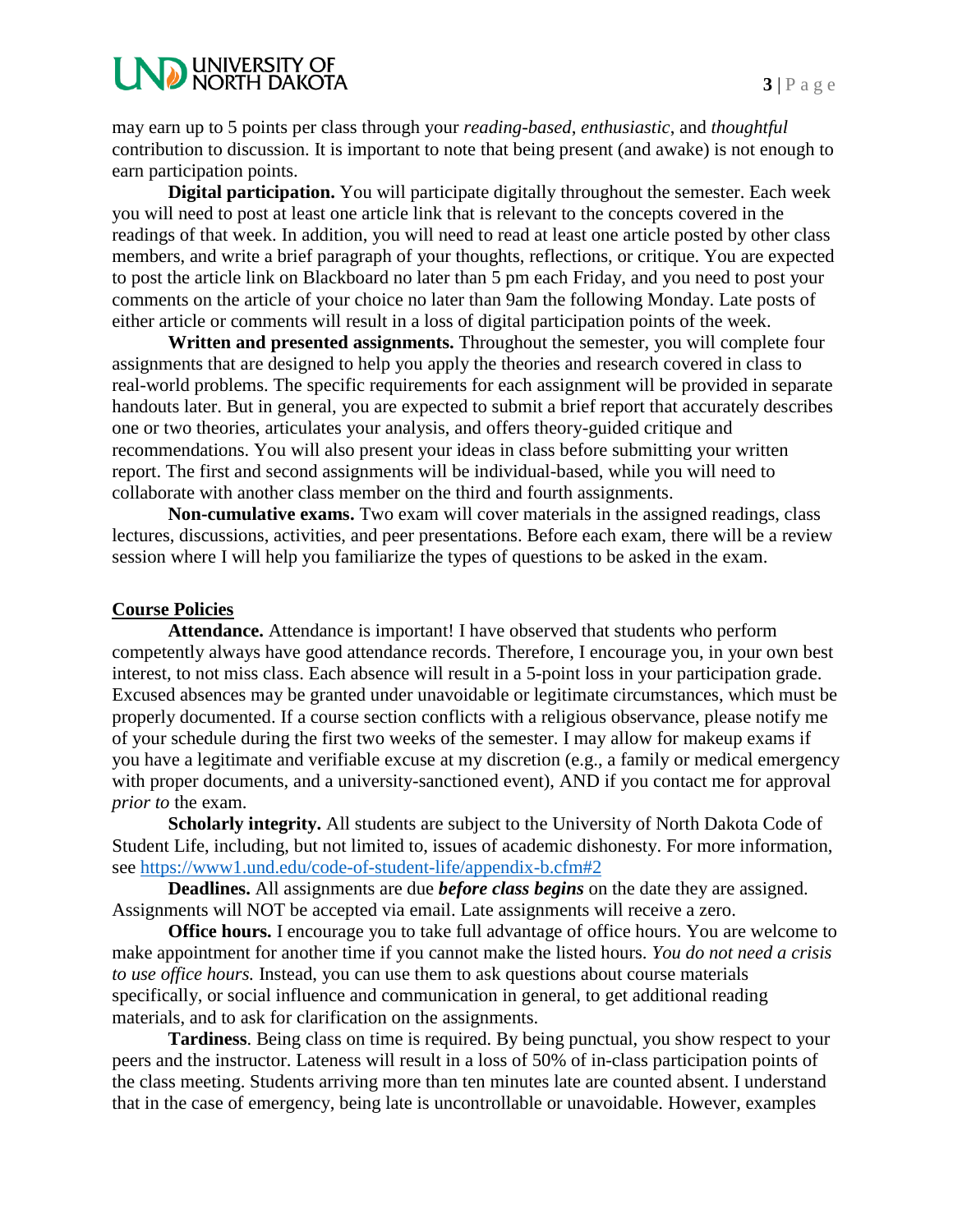## UNIVERSITY OF<br>NORTH DAKOTA

such as "I overslept" or "My four-legged friend did something to make me late" are not emergencies.

**Classroom Citizenship.** You are expected to be polite and respectful in your responses to others' ideas, even if you may disagree. One way to sharpen your communication skills and have your voice heard is to provide constructive feedback on your classmates' ideas and presentations in class.

**Technologies.** Cell phones should be turned off or ring tones turned to vibrate, and should be put away during class time. Although I do not prohibit using laptop computers in the classroom, research indicates that *taking notes with a paper notebook and pen or pencil will help you learn better!* Therefore, I do recommend you to adopt an "old school" style. If you want to read about scientific evidence on the benefits of handwritten notes, the following link provides some more information:

<https://www.scientificamerican.com/article/a-learning-secret-don-t-take-notes-with-a-laptop/>

**Extra credit.** Students may obtain up to 10 points (1%) extra credit from research participation. If research opportunities are made available, the student may receive 10 points for each one-half hour of out-of-class participation. Because the availability of this type of extra credit is contingent upon ongoing research projects that may employ students as research participants, I cannot guarantee that extra credit will be made available.

**Teaching style.** While I make every effort to accommodate all different learning styles in class, I tend to have a Facilitator teaching style, which takes a "student-centered learning" approach. Students who are "independent, active, collaborative learners thrive in this environment." If you are interested in gaining a better understanding of yourself as a learner, please refer to the Learning Style Inventory at [https://www.gadoe.org/Curriculum-Instruction](https://www.gadoe.org/Curriculum-Instruction-and-Assessment/Special-Education-Services/Documents/IDEAS%202014%20Handouts/LearningStyleInventory.pdf)[and-Assessment/Special-Education-](https://www.gadoe.org/Curriculum-Instruction-and-Assessment/Special-Education-Services/Documents/IDEAS%202014%20Handouts/LearningStyleInventory.pdf)

[Services/Documents/IDEAS%202014%20Handouts/LearningStyleInventory.pdf](https://www.gadoe.org/Curriculum-Instruction-and-Assessment/Special-Education-Services/Documents/IDEAS%202014%20Handouts/LearningStyleInventory.pdf)



*Who shall survive?* J. L. Moreno